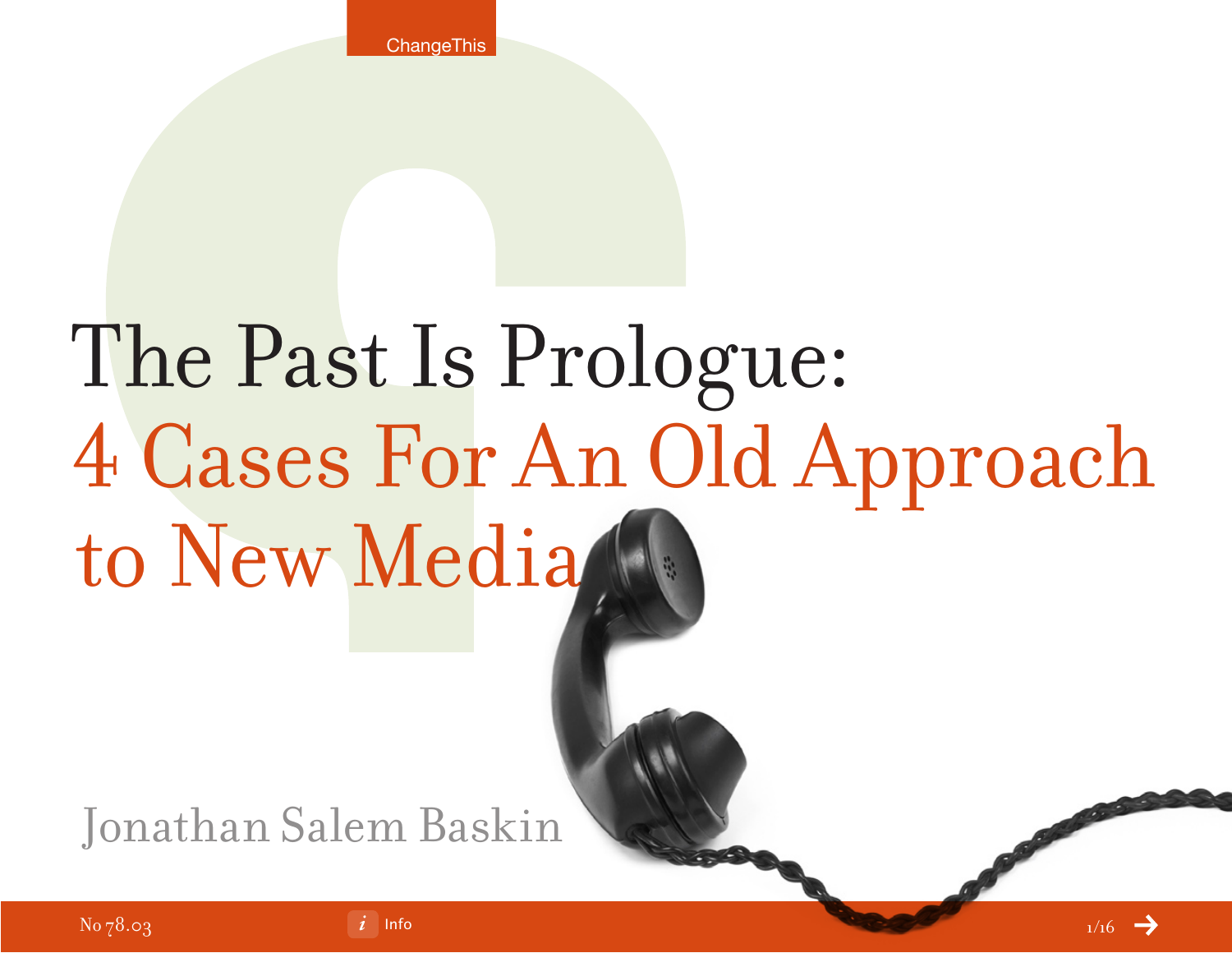**"Whereof what's past is prologue; what to come, in yours and my discharge."**  William Shakespeare, The Tempest, early 17th century

Though spoken with an eye toward doing mischief, the idea that what's past is prologue means that history's givens literally set the stage for the future. It isn't determinant, but rather a context within and from which the characters in a play—or we of the real world can create or change anything.

This was a simple statement of fact to 17th century theater audiences, as it was an Enlightenment tenet already at the core of science, economics, the arts, political theory, and military planning. They knew that what worked in the past wouldn't automatically work again, and often would do the exact opposite—as today's moviemakers often discover when they remake a plot line but that understanding of not just what happened but why was crucial to making better forward-looking decisions.

So isn't it a little strange that history is utterly absent from most conversations about new media, and social technologies in particular?

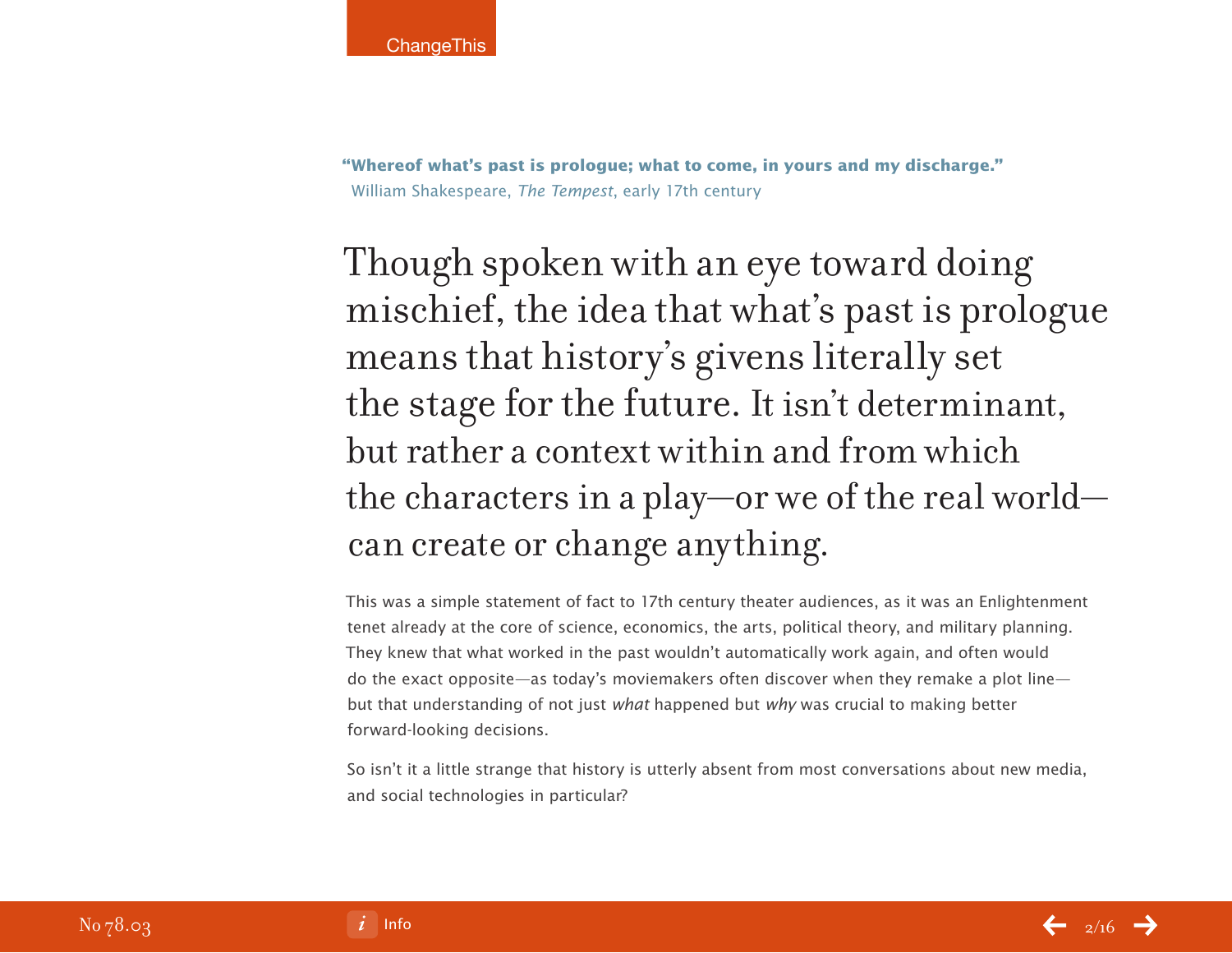### **"Those who cannot remember the past are condemned to repeat it."**  Georges Santayana, The Life of Reason, 1905

Why are our conversations about conversation oddly ahistorical? I believe it's because we've got it into our heads that technology has fundamentally changed consumers individually and society overall. Prior experience is no longer valid because the rules need to be rewritten out of whole cloth; we must abruptly shift from old ways of doing things to new ones. Our times aren't *evolutionary* but rather *revolutionary* in which every preconceived notion about how, where, when, and why people communicate (and subsequently buy things) is necessarily wrong by definition.

# Perhaps what we're experiencing isn't an exception to the experiences of past generations, but rather another opportunity do things we human beings have always done... only faster, more broadly, etc.

Today's conventional wisdom is that social behaviors first emerged with Internet Relay Chat in the 1980s and then flourished once the World Wide Web was opened to consumers in 1991. Before then, we lived lives of disconnected lonely ignorance in a world run by manipulative one-way authorities of businesses and governments.

I wrote my new book, Histories of Social Media, to explore a different premise: namely, that technology has always been an agent of change, but that it's less a source of, and more lens for, human experience. The simple fact is that there were social behaviors *before* the technologies we today

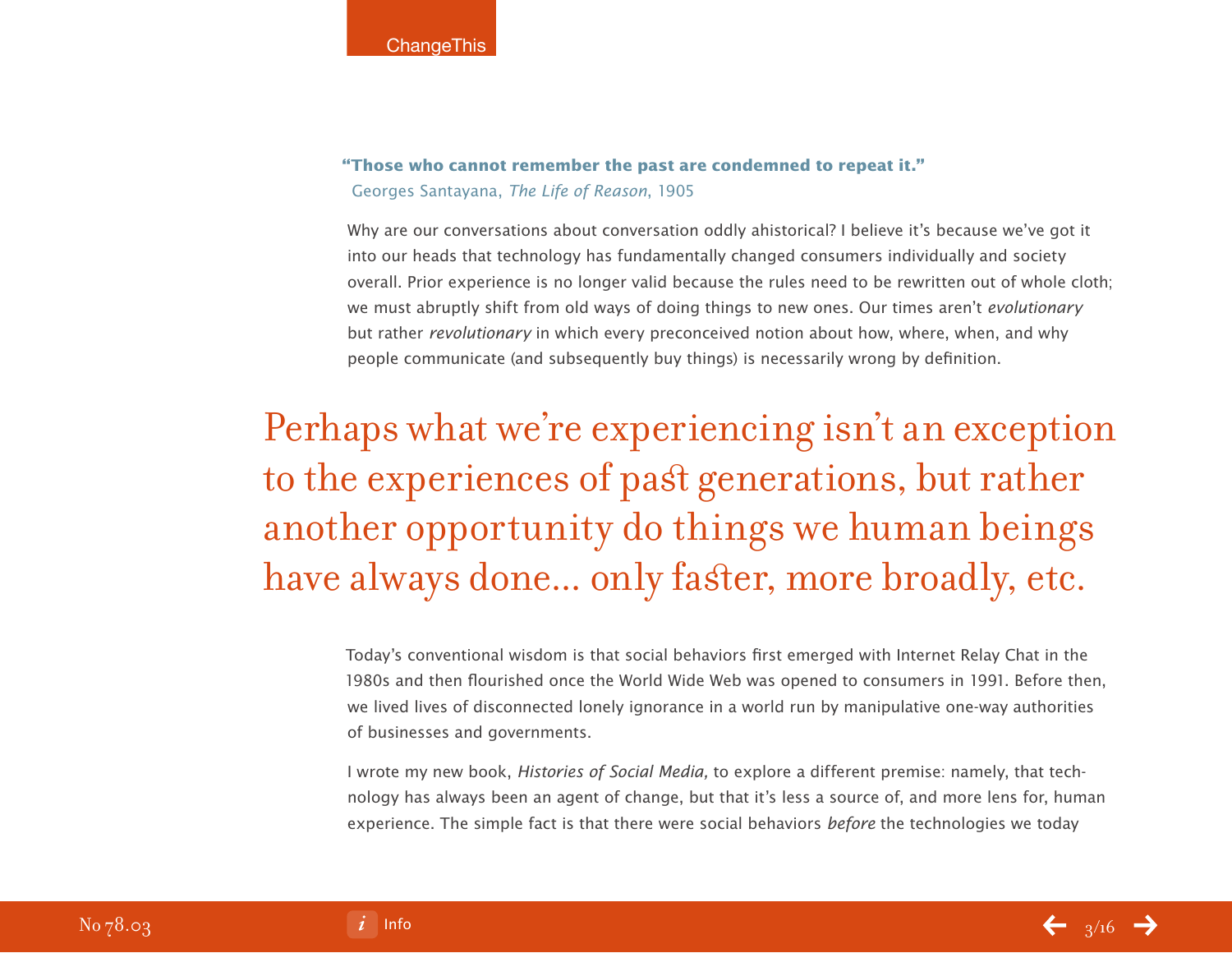### **ChangeThis**

possess—or, put differently, the innovations of the telegraph, steam engine, and printing press effected changes that were as profound then as computers and the Internet are to us now.

Perhaps what we're experiencing isn't an exception to the experiences of past generations, but rather another opportunity do things we human beings have always done... only faster, more broadly, etc. Certainly our technology is also contributing novel changes to how we live, but I wonder if those instances are circumstantial to the more fundamental behaviors that prompt them.

Applying these lessons of history to today's social media planning might yield better (or at least different) insights, and ignoring this knowledge leaves business leaders bereft of an extensive track record of what works, what doesn't work, and why.

In fact, history provides antecedents for every behavioral, cultural, and commercial quality we ascribe to our latest social media technologies, such as:

- **Crowdsourcing.** Medieval villagers used it to learn about treatments for the Black Death long before consumers submitted online ideas for new soda pop flavors.
- **Engagement.** 19th century industrial unions delivered activism in ways that make "friending" a product or service little more than a joke.
- **Conversation.** The Romans ran their government with it, while the French Terror used it to murder thousands.
- **Debate.** People have jousted and dueled for centuries.

The past is indeed prologue, and here are 4 tips for your next strategy meeting courtesy of The Histories of Social Media.

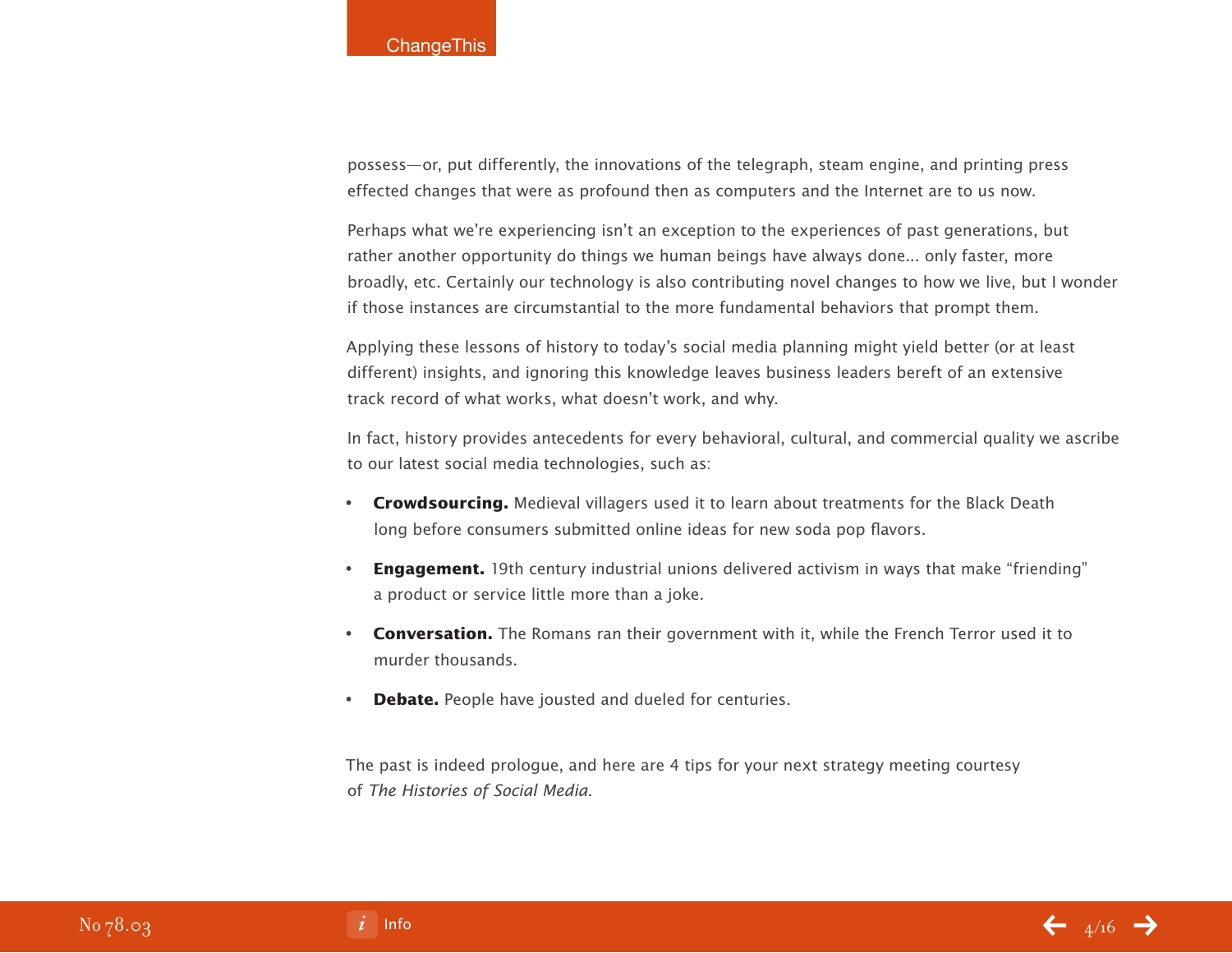### Case # 1: Beware the Crowd

**"You frivolous, feeble, and cowardly folk, whose love of novelty is a mania and whose taste for greatness is a passing fancy... you who have no inspiration, no plan and no principles; who prefer clever flattery to advice, who fail to recognize your true champions and trust the word of any casual stranger... you whose projects and plans of vengeance are always made on the spur of the moment; who can always produce an isolated effort, but are incapable of sustained energy... must you always be treated like grown children?"**  Jean-Paul Marat, 1743–1793

Until about a decade ago, the claim that crowds are inherently intelligent or beneficial would have made any thoughtful person laugh out loud. A few millennia of experience had taught successive generations that the idea wasn't just wrong but actively stupid:

- Finding the lowest common denominator works great in simple math but rarely leads to practical or good insights in politics.
- Beliefs of an unqualified large group are a poor substitute for the factual insights of the qualified few, such as in the sciences (i.e. when facts matter).
- Crowds are inherently undemocratic, and they usually become more authoritarian than the institutions they displace, and…
- Their conversations tend to dissolve the distinctions between fact and fiction, making meaningful or useful consensus less possible over time.

Now, of course, these truisms no longer apply. Technology has changed everything, and our new mechanisms for crowds to organize and communicate mean that the *substance* of their behavior

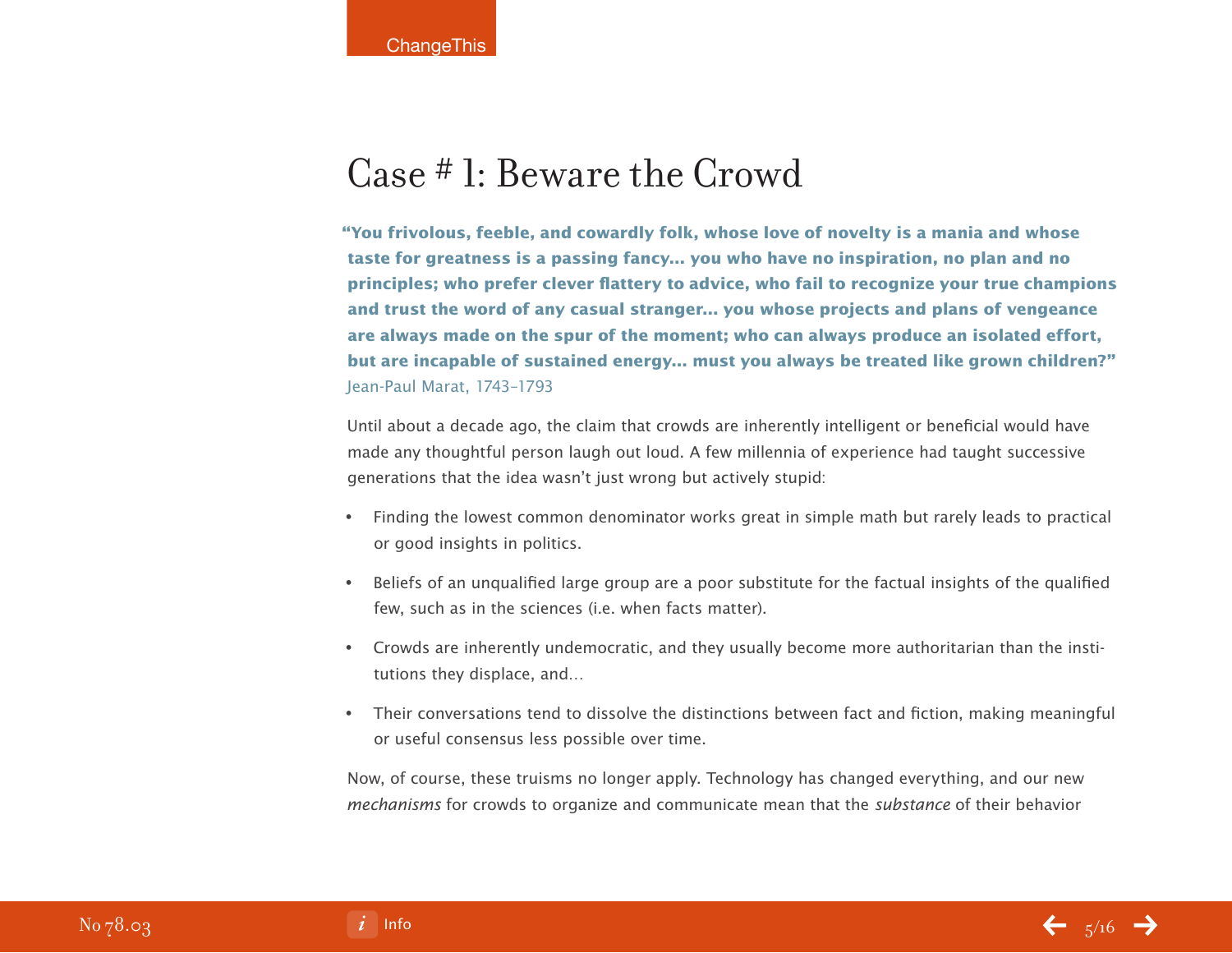will be fundamentally different—and better. There's some reason to believe in this idea, insomuch that a medium does influence the message (the content of Twitter is dictated in large part by the 140-character posting limit, as an extreme example). But the presumption that an anonymous crowd possesses some inherent wisdom that surpasses the insights of smaller groups or individuals who've been qualified by experience remains much more of a belief than a fact.

This is especially true when you look at branding and marketing. Almost every experiment in crowdsourced advertising has failed to produce stuff that's any better than what expert agencies can create (it's usually worse). Most social campaigns that use UGC (user-generated content) have to rely on consumers talking about themselves and not the products or services they're nominally supposed to promote. The only way results from these efforts make sense is if we change the rules and metrics for marketing, which is exactly what often happens. Usually there's another marketing activity going on that prompts the crowd with discount coupons or the promise of prizes (i.e. the crowd as consuming audience, which isn't a new idea whatsoever).

When Marat, who was one of the architects of the French Revolution, wrote so disparagingly about the crowd, he could have just as easily been describing a Facebook fan page, or chatroom conversation thread. We've understood the crowd's limits for a long, long time.

The conclusions of history are not that the crowd is inherently bad, however; it is just that it's not inherently good, either. Crowds don't know how to run your company better than you do, however glibly and politically correct it might feel, and they don't "own" your brands—you do. Together, you share experiences, but it's up to your leadership to think strategically about what, why, when, where, and for how long you want to involve the crowd in your business. Those who advise you to simply embrace the concept do so in service of a hope, not with understanding of history.

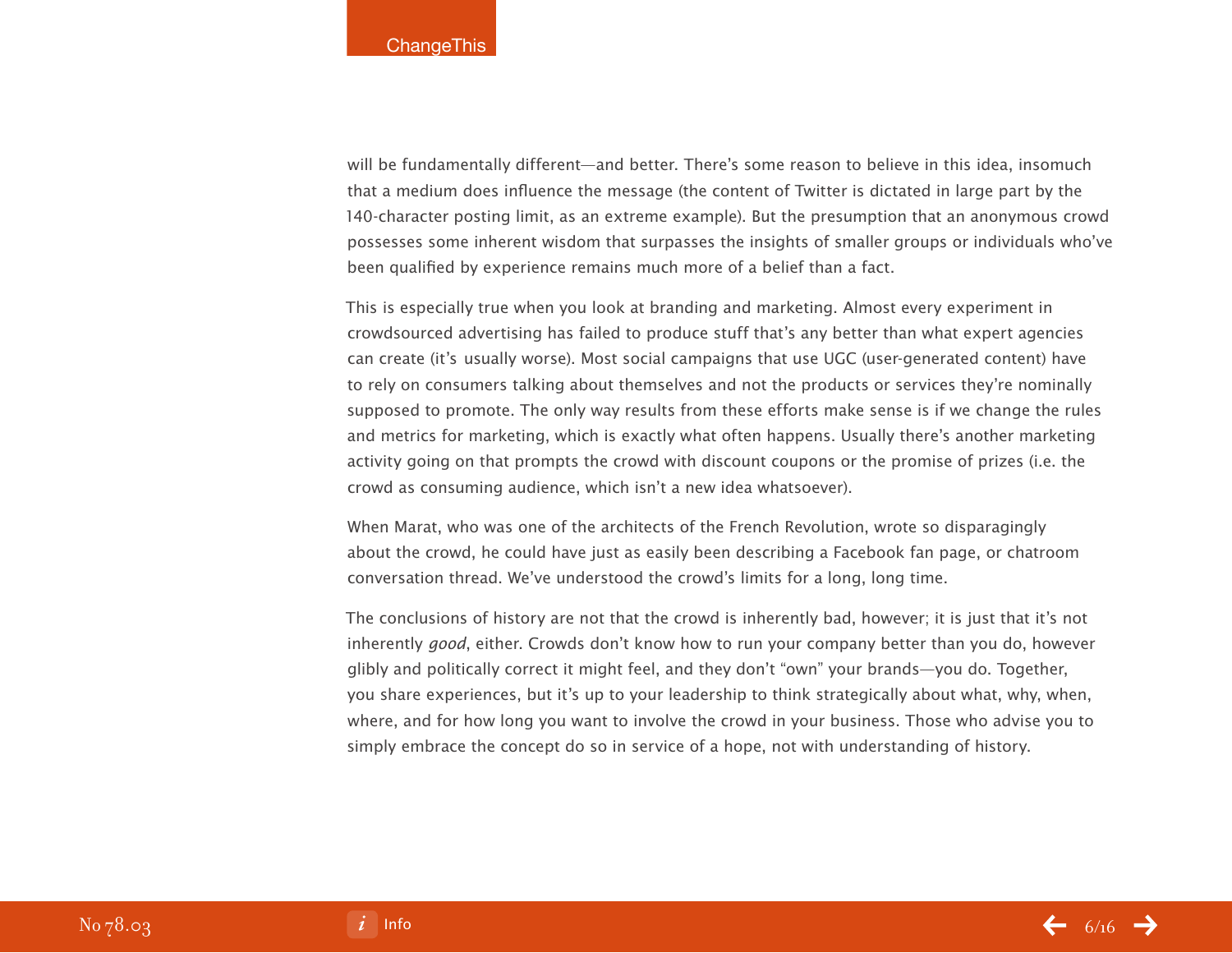### Tip #2: Networks Aren't Only Online

Individuals and communities have been linked by various networks throughout history. Few of these linkages were dedicated "communications" media, yet all of them served such functions. Now that we have the specialized medium of the Internet available to us, we tend to believe that it's the first such network. It's not.

In fact, the lessons of history regarding networks are twofold:

- Networks exist to support the myriad ways people can interact, from schools and businesses, to urban infrastructure and religion. The media for communicating via these networks is primarily experiential and an organic outcome of the networks' operation, and…
- Dedicated communications media usually depend on and are reflective of, and not a substitute for, these other networks.

The 1950s give us a perfect example of societies that were richly immersed in crisscrossing networks of experience, yet we rarely talk about them as such. Our communications-media bias doesn't "see" them. Yet people shared, compared, referred, transacted, and otherwise collaborated on their experiences through a variety of real-world networks; they were as wired as we are, only somewhat differently (and without the Ethernet cables).

### **"When you help someone up a hill, you find yourself closer to the top."**

### Brownie Wise, 1913–1992

American businesswoman Brownie Wise perfected perfected the process we now call multi-level marketing, or "MLM," through her development of Tupperware Parties in the middle part of the 20th century.

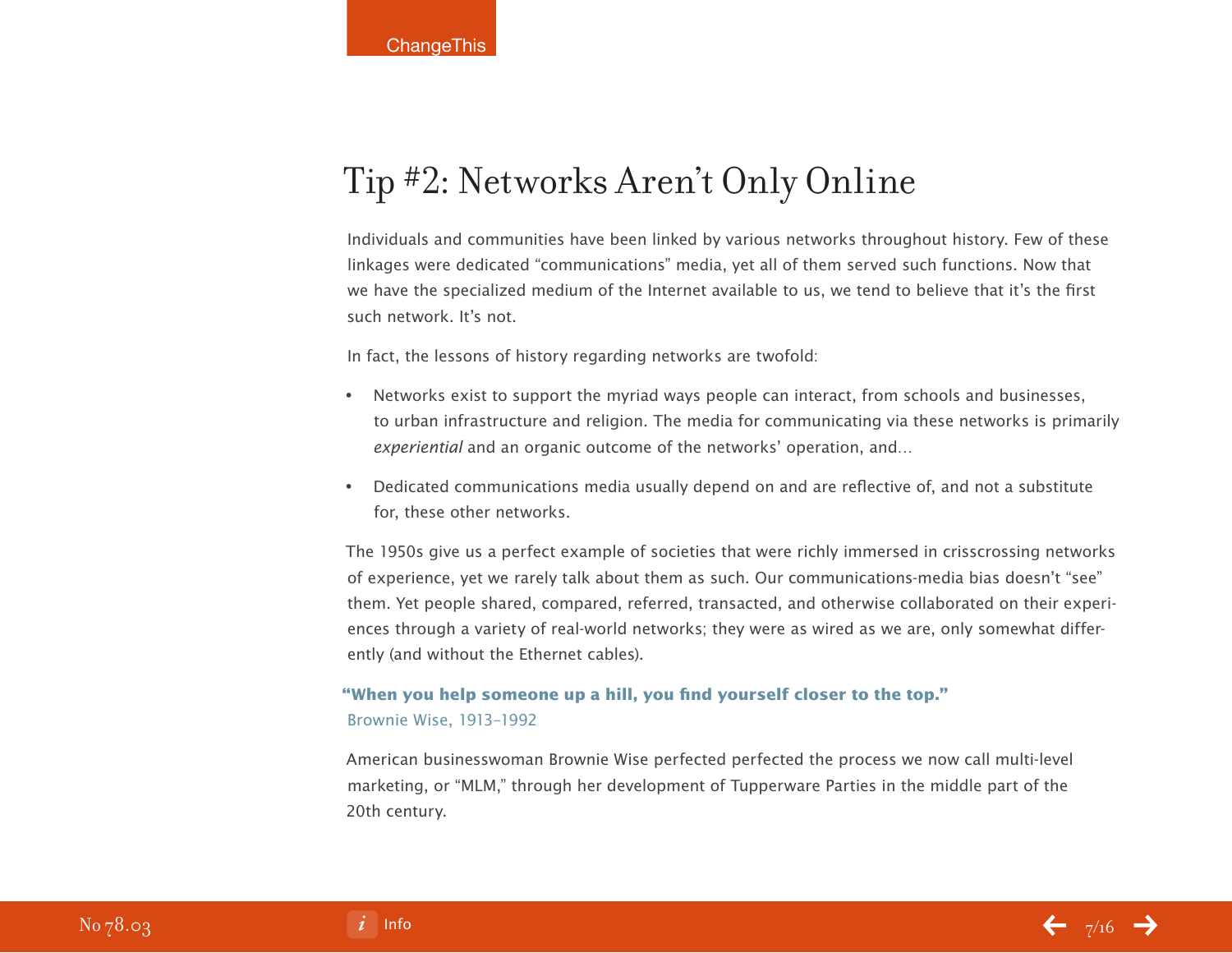Consider this networking behavior for a moment:

- The social qualities of the parties were immense. In addition to the obvious benefits derived from having fun, the product interaction was social, not one-way. People shared their experiences of the products and not just the products themselves.
- Partygoers shared their knowledge and appreciation of Tupperware with one another, which then allowed them to support one another's buying decisions. This was group-buying before anybody had a term for it; housewives got together and collaborated on understanding a potential purchase and then shared in the discounts/supportive benefits of taking said action.
- Then they told family and friends, as satisfied party attendees became evangelists for the Tupperware experience, not just promoters of the functional attributes of the products. Ultimately, the products were plastic bowls with lids, but the social component of the party experience elevated them into much more.
- By allowing customers to become dealers themselves, Wise's system had a built-in growth mechanism. She blurred the line between "seller" and "buyer," effectively turning the experience into something collaborative and, again, supportive.

Add to this approach the reality of media consumption itself in the 1950s, which was anything but "one-way." Networks of broadcast TV, radio, newspapers, magazines, live events, and "found" appearances interacted to create transmedia experiences of narratives and stars a good half-century before the label was invented.

So whatever networks you hope to create online probably represent a small fraction of the actual networks that influence your customers.

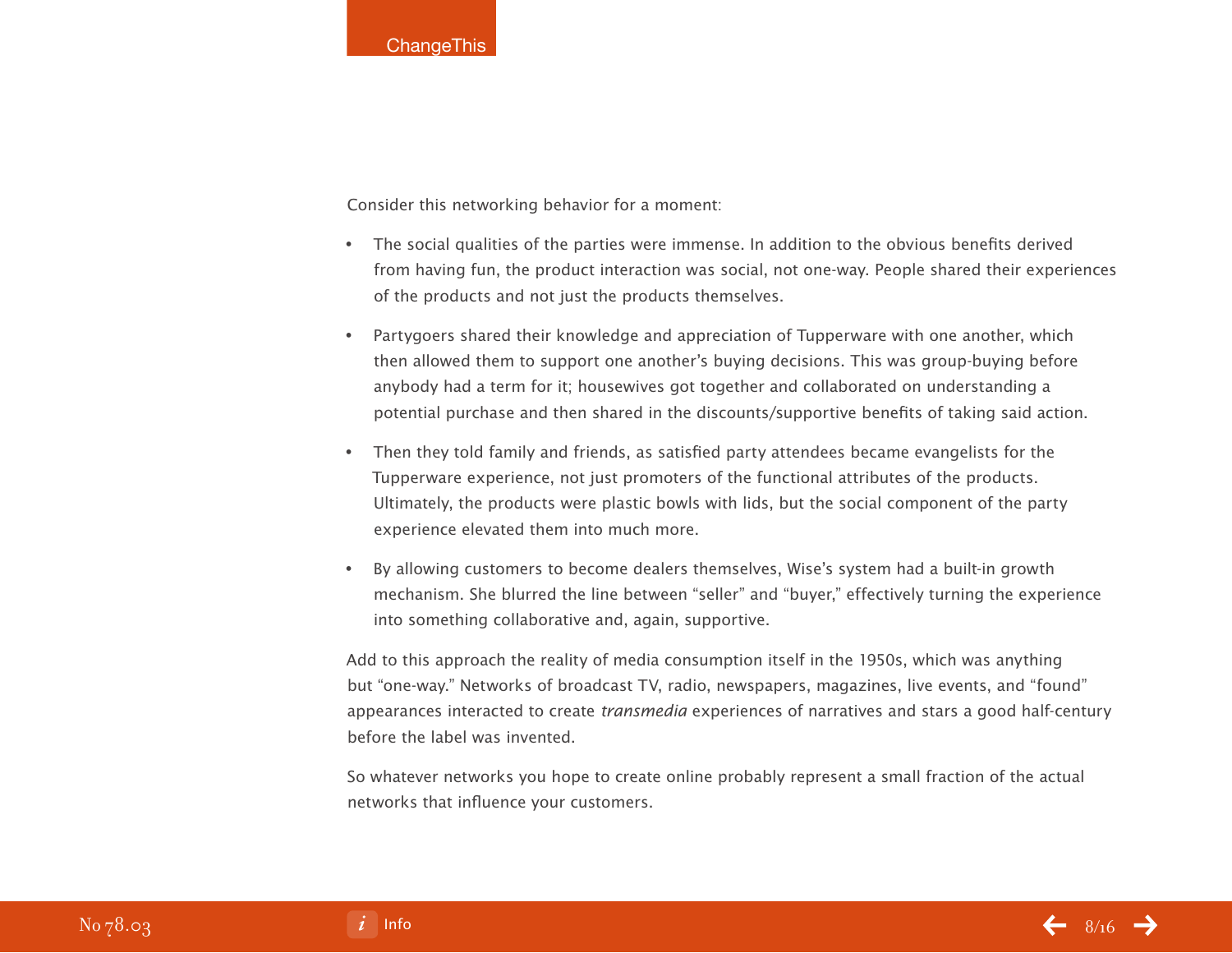In general, the lessons of history are that reality trumps imagination, so it's from these "real" networks that the information that influences the "imaginary" ones emerge; and the places networks cross and/or interact are probably as important as the networks themselves, because it's at these points that truths are checked and validated.

For all the time you spend brainstorming how to create more of an online presence, perhaps it makes sense to revisit all the networks at your disposal?

Now that we have the specialized medium of the Internet available to us, we tend to believe that it's the first such network. It's not.

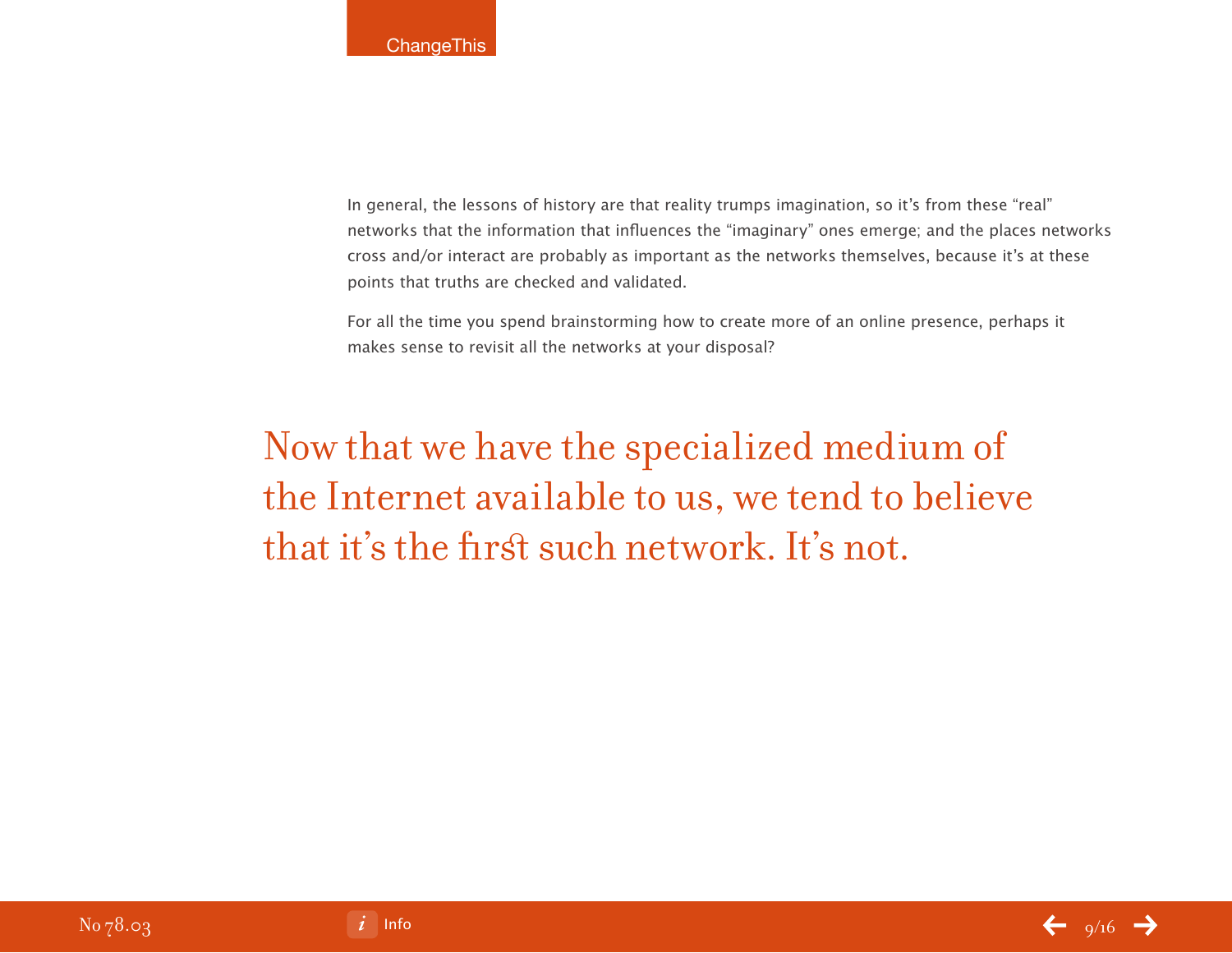## Tip #3: Get Ready for Real Engagement

People have been joining clubs and showing up for meetings since time began; attracting members and giving them little to do (or asking from them little or nothing) is easy, and it's nothing new. History suggests that what comes next is the hard part.

### **"What does labor want? We want more schoolhouses and less jails, more books and less arsenals, more learning and less vice, more constant work and less crime, more leisure and less greed, more justice and less revenge."** Samuel Gompers, 1850–1924

The Industrial Revolution was a social and economic as well as a technological event, as it changed the lives of millions as they moved into cities (or created new ones altogether) to find work at the new factories. These travelers brought the habits of rural communal life with them, yet found themselves occupied as literal cogs in assembly line machinery. This was in large part the spark for the creation of industrial worker unions, and they invented a new model for engagement:

- **They focused content on an "in here" not "out there."** Like the era's religious experience, trade unions took big picture ideas and made them very personal (you can see similar behaviors in medieval villages); unionism was less about letting individuals engage with broader themes than it was about bringing those themes down to a very personal level. It was a fact that the world was big and unjust, and these organizations represented focused efforts to carve out meaning within that context, and not necessarily try to change it overall (though the rhetoric of revolution certainly drew on such themes). Unions were about what "we" wanted, not first or necessarily what a "they" should do or not.
- **They talked about production, not consumption.** Unions weren't necessarily communities of choice but rather of necessity, or at least that's how they positioned themselves.

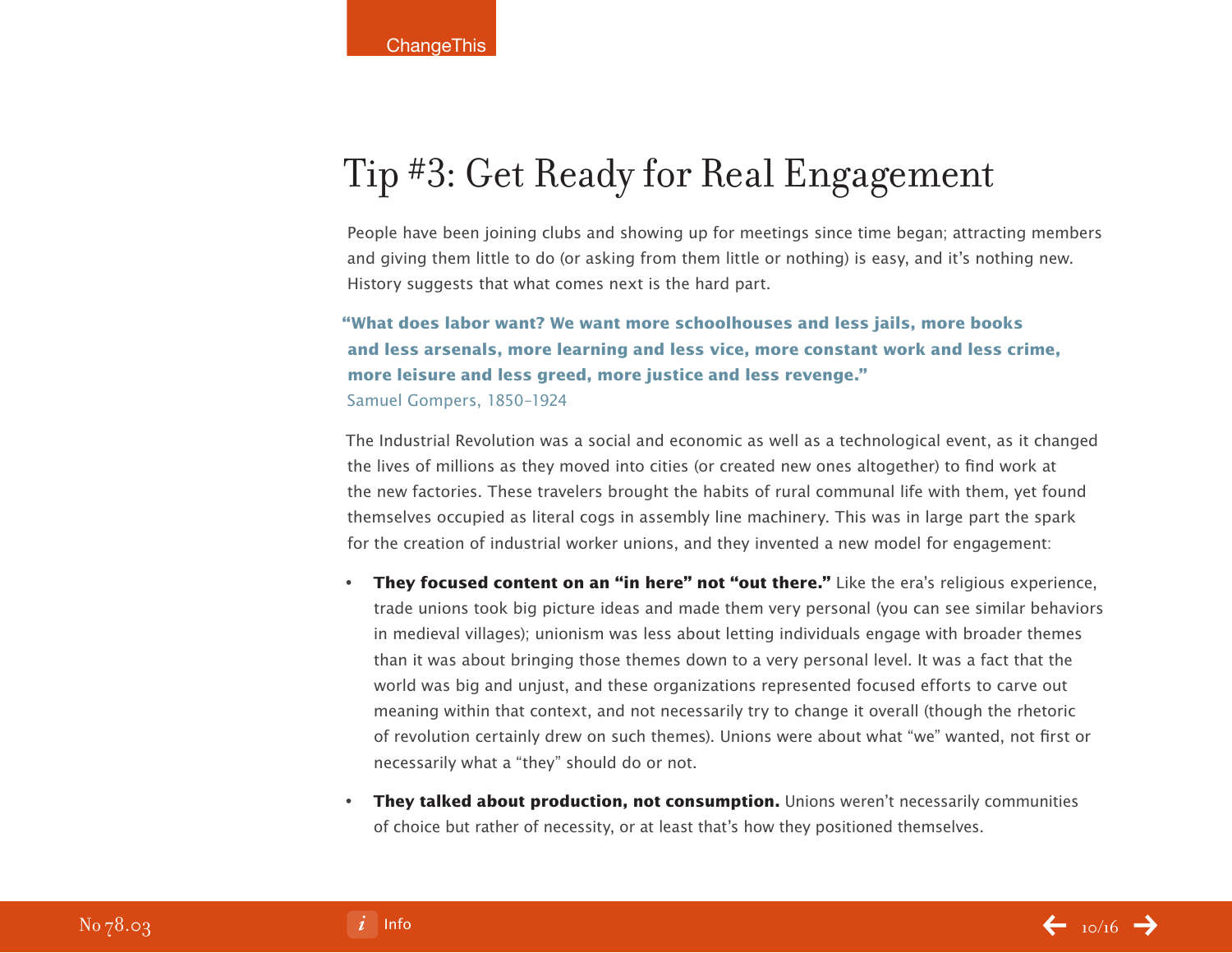Their issues (wages, work conditions, etc.) were unavoidable aspects of their members' lives; it's like the difference between opting in or out of a program or service. Workers were already "in" by default so it was easier, or perhaps more obviously meaningful, to claim to address that involvement. Like the "in here" perspective noted above, unions focused on what its members did, not just what they thought or believed.

- **They advocated purposes and goals.** Governments and employers spent close to a century trying to crush or limit the ideas propagated by union activism, which only served to refine the unions' organizational purposes and goals. Years of suppression (and often self-imposed irrelevance) taught them that angry speeches full of applause lines weren't enough to warrant attendance and dues; there had to be not only immediate goals (as well as longer term objectives) but also a sense of forward progress toward them. Unions had to become communities of action and movement.
- **They required a quid pro quo from members.** There were real and significant costs associated with union membership, from the payment of dues to the risks of employer punishment that could include physical violence (such as what happened during strikes). This served to accomplish a number of things for the unions: It filtered out those members who weren't really interested; it gave the meetings and agreed actions a sense of importance; and it kept the entities honest toward their stated purposes. Arguably, like investors putting money away for a future rainy day, many of the benefits for which union activism worked in the late 1800s were never really enjoyed broadly until much later. There was a serious investment involved in union membership.

Contrast this level of engagement with your most engaging social media marketing campaign, and you can immediately see the possibilities for real involvement that you're leaving on the table (or that your brand could experience from truly motivated consumer groups). What do you do with/for your customers that actually matters to them... so much so that they'll actually do something, even pay something, for the privilege of collaborating with your brand? Free isn't the new paid, it's still just the old valueless.

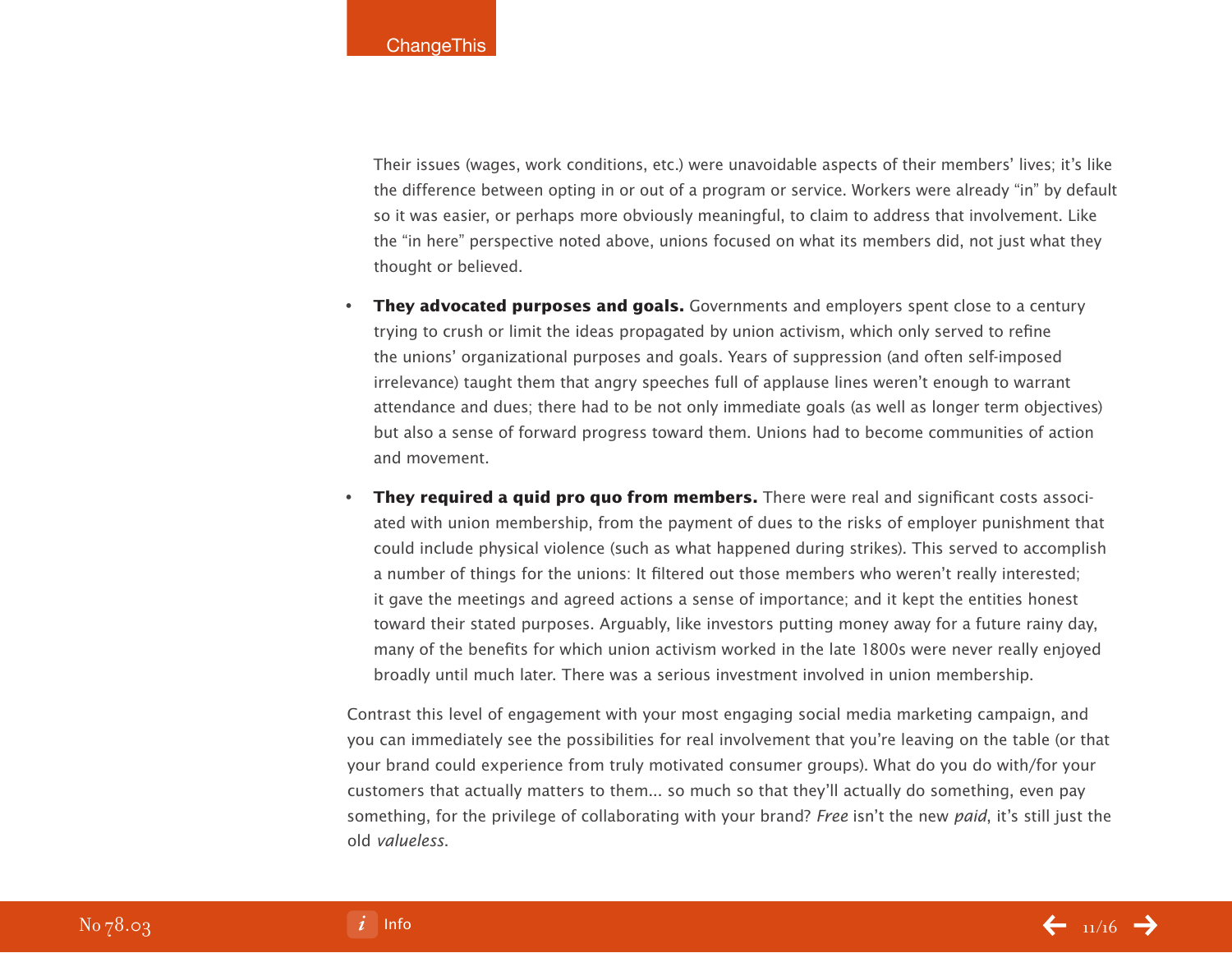### Tip #4: Entertainment Isn't Branding

### **"He only employs his passion who can make no use of his reason."**  Marcus Tullius Cicero, 106–43 BCE

Gladiatorial combat in ancient Rome was more than pure entertainment; it was wedded to some of the central myths and founding beliefs of Roman society. The spectacle itself had inherent meaning as a mechanism for the expression of the Roman "experience," through such qualities as:

- **Scripted entertainment.** A day at a coliseum was less competition and more pageant, as there was little question whether the animals would survive the morning slaughter or that convicts wouldn't expire on the crosses to which they'd been nailed. Think less baseball's World Series and more WWE wrestling match.
- **Participatory ritual.** It's not hard to imagine the routine of applause or heckling that must have accompanied each day's violence. There was little to no room for nuanced experiences, no complicated dialogue or plot to follow and quietly interpret. Spectators would yell their thumbs up or thumbs down opinions at set moments, ranking the performance as consumers of content more than creators or collaborators.
- **Consumer culture.** All conversations are transactions of one form or another, and the conversation that took place at gladiatorial contests was all about consumption. There was no broader outcome to what took place there, and nothing to which people needed to give their consistent or subsequent attention. Within the walls of a coliseum, citizens were entertained. They did what they were told to do.

The idea of entertainment devoid of meaning or any connection to the context of real experience is a rather recent, mass-media invention.

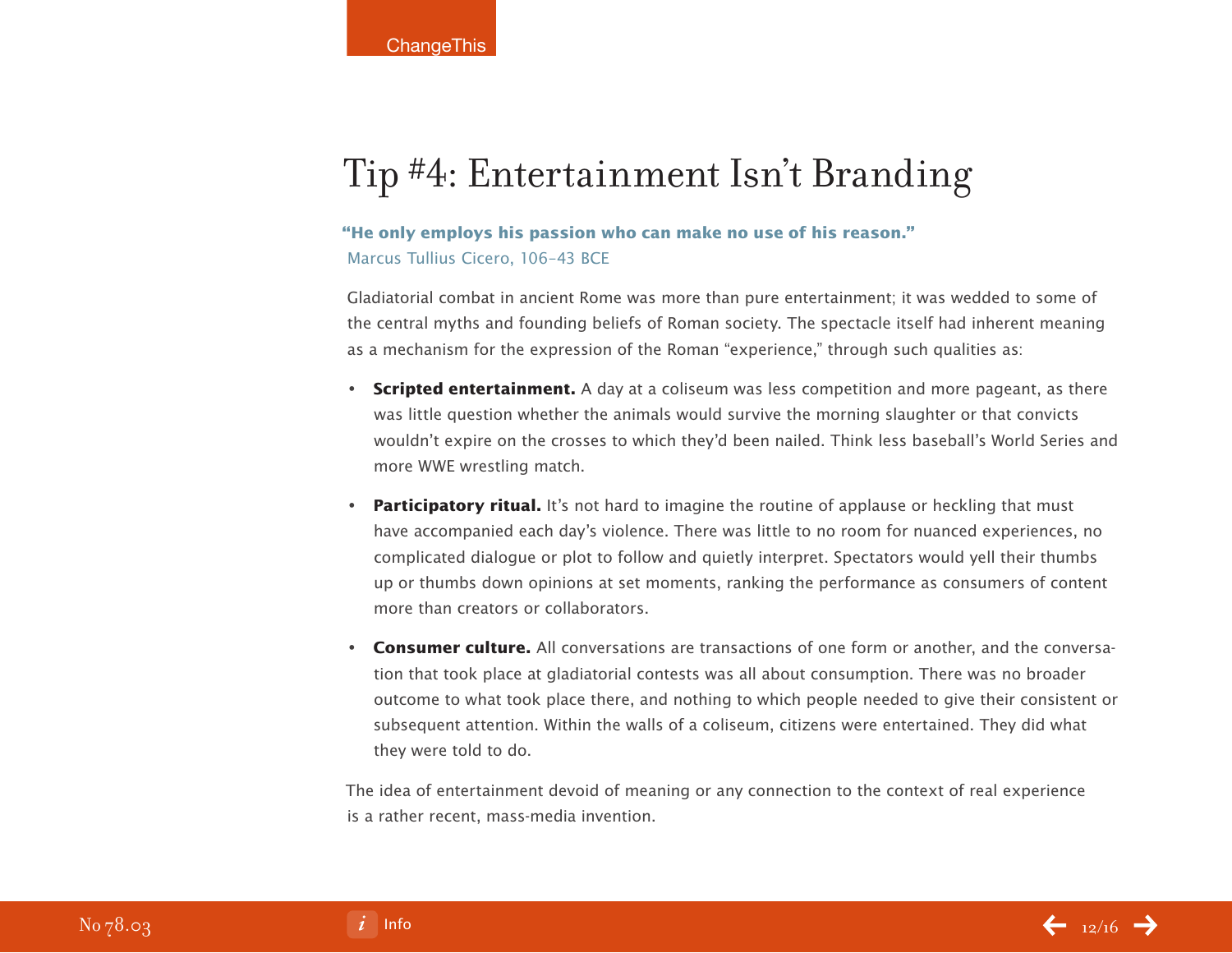The various aspects of peoples' lives have been far more integrated for most of history; even the 20th century gave us early television that integrated commercial and entertainment content without distinctions (actual "commercial breaks" were a later innovation) and the state-controlled propaganda of Nazi Germany and Soviet Russia produced entertainment that was intricately woven into social and political narrative.

This makes the new rules for understanding online social behavior somewhat suspect, I think, especially the premise that ideas need to be stripped of any real meaning so as to be entertaining. We celebrate the medium over the message, and perhaps confuse involvement with the former as a viable substitute for experience of the latter. At no other time in about two thousand years of history would such a premise make sense... which begs the question of why should it now?

No amount of funny substitutes for meaningful and useful truth. That doesn't mean your campaigns need to be serious and dour; rather, the challenge is to make the truth engaging.

No amount of funny substitutes for meaningful and useful truth.

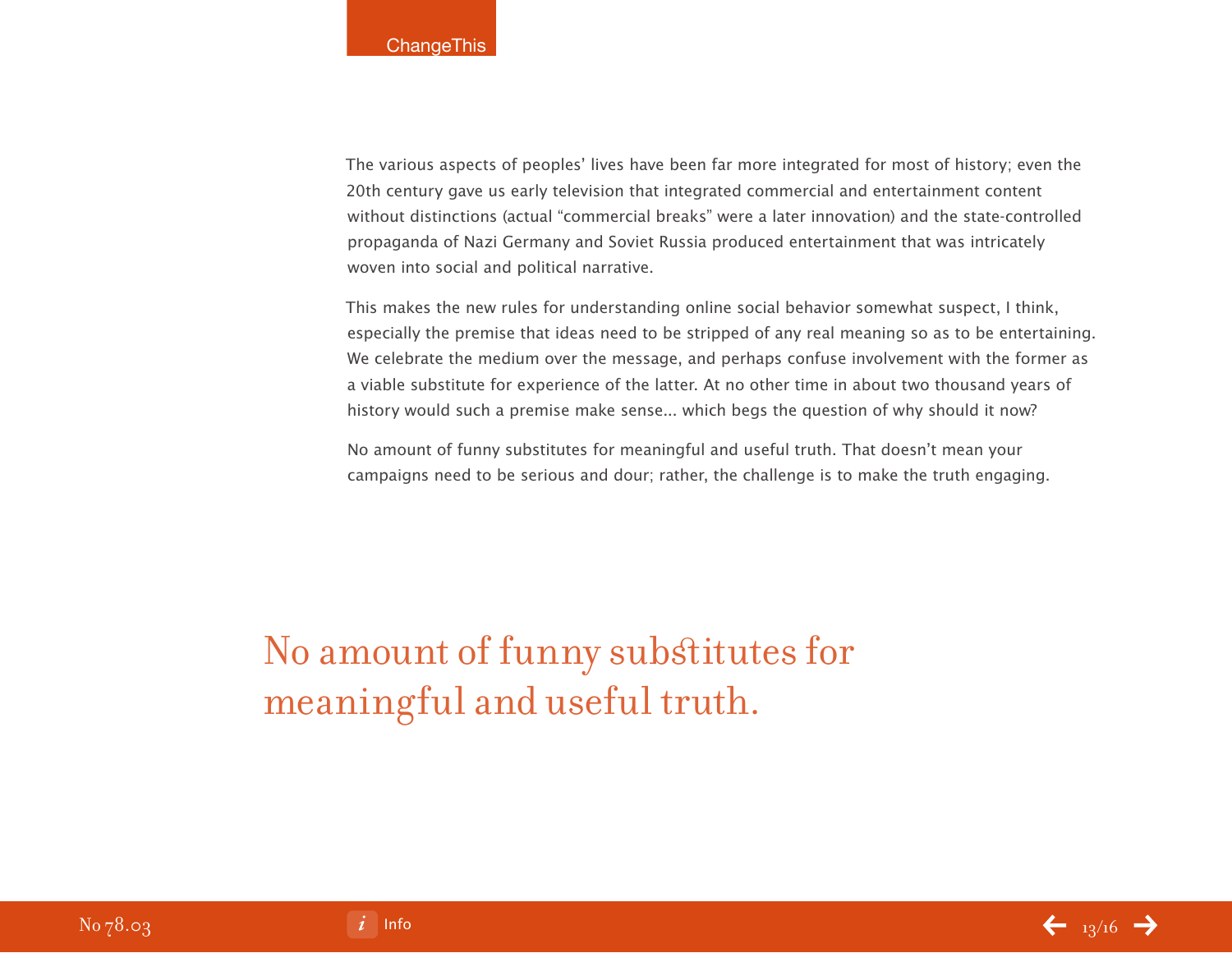# The Past Is Prologue

We live on the cusp of the future that is just as tantalizing and frustrating (and novel) as the futures of every generation that has come before us. Every era occurs at the pinnacle of history. Ours is only the latest.

As such, even our most ingenious and amazing inventions are not separate or exclusive from past expressions of brilliance. Social media is no exception; if we commit to exploring the social behaviors that got us where we are, we might do a better job of mapping our plans and expectations of the future against the new social technology tools now available.

# Every era occurs at the pinnacle of history. Ours is only the latest.

An "old" approach to strategizing new media would entail:

- **Purpose before platform.** The reasons for social experiences would be the starting point of any strategy: what real-world outcomes are we trying to achieve? Sell products, get elected, prompt membership in our NGO. Where these purposes were then realized would be secondary, and you might discover that the right places aren't necessarily the ones you might have initially thought.
- **Link to prior and post behaviors.** What occurs through whatever social campaign you're considering is probably less important than the behaviors on which it draws and those it subsequently prompts (or leads to). It's really not meaningful to have a social success, but rather to be involved in ongoing successful social behaviors.

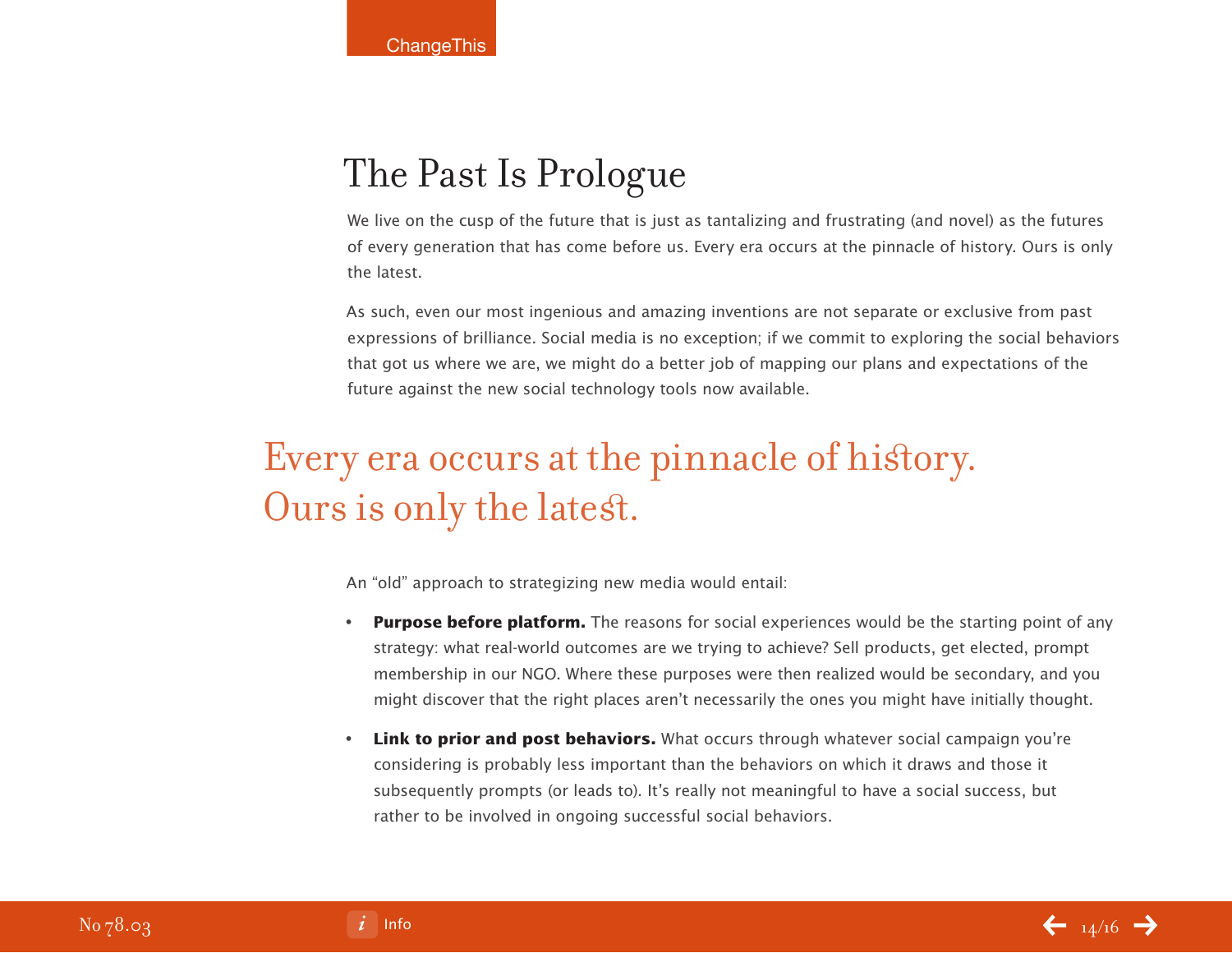

• **Use existing metrics, not new ones.** It's probably not smart to invent new expectations or measurements for social strategies, in that they should build on what you know to be true vs. replace it. Further, history suggest that activities have always been social, so the challenge is to discover the common threads (content and numbers) that matter to all of your behaviors, not just those that fit in a neat online creative package.

The past is prologue, just as social media aren't new. If you look past technology and use an "old" approach, it might help save you time reenacting scenes from the past... and allow you to focus on writing social strategies that are truly Shakespearean! **a**